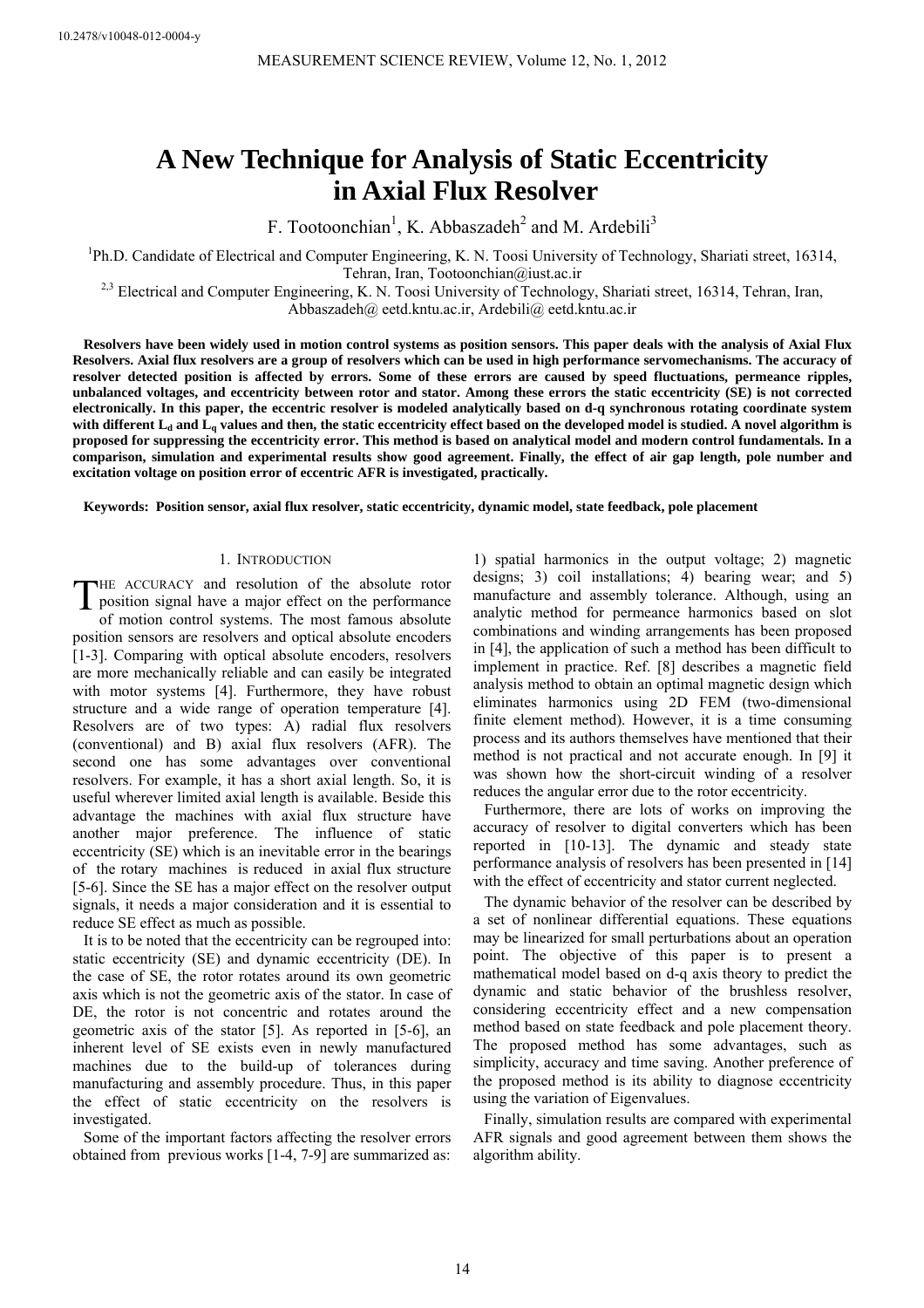# 2. AXIAL FLUX RESOLVER MODEL

The following assumptions are considered in the analysis:

a) Stator has distributed two phase windings.

b) Rotor has a winding with sinusoidal supply.

c) The effect of static eccentricity in the AFR is taken into account.

d) The effect of stator currents is considered.

Fig.1 shows the schematic of axial flux brushless resolver and its d-q model. As shown in Fig.1.(a), the axial flux brushless resolver has a single stator and single rotor configuration with an axial flux rotary transformer. Rotary transformer transfers the exciting signal without any brushes. Furthermore, each stator winding flux consists of leakage flux and main flux. The latter flux is linked to the rotor. The mathematical model of AFR can be described in linear and nonlinear differential equations.



(b)

Fig.1. (a) the structure of axial flux brushless resolver, (b) d-q model of resolver

#### *A. Nonlinear MODEL*

The voltage equations in machine variables may be expressed as:

$$
V_r = r_r i_r + L_{rr} \frac{di_r}{dt} + \omega_r L_{sr} \cos \theta_r i_{as} + L_{sr} \sin \theta_r \frac{di_{as}}{dt}
$$
  
+  $\omega L_{sr} \sin \theta_r i_{bs} - L_{sr} \cos \theta_r \frac{di_{bs}}{dt}$  (1)  
=  $v'_r \cos(\omega_f t + \psi)$   

$$
V_{as} = -r_s i_{as} + 2\omega_r L_{ms} \sin 2\theta_r i_{as} + L_{ms} \sin 2\theta_r \frac{di_{bs}}{dt}
$$

$$
-2\omega_r L_{ms} \cos 2\theta_r i_{bs} - L_{sr} \sin \theta_r \frac{di_r}{dt}
$$
  

$$
+ \omega_r L_{sr} \cos \theta_r i_r + (\overline{L_{\ell s} + L_0 - L_{ms} \cos 2\theta_r}) \frac{di_{as}}{dt}
$$
 (2)

$$
V_{bs} = -r_s i_{bs} - 2\omega_r L_{ms} \cos 2\theta_r i_{as} - L_{ms} \sin 2\theta_r \frac{di_{as}}{dt}
$$
  
- 2\omega\_r L\_{ms} \sin 2\theta\_r i\_{bs} + \omega\_r L\_{sr} \sin \theta\_r i\_r  
+ (\frac{L\_s'}{L\_{\ell s} + L\_0 + L\_{ms} \cos 2\theta\_r}) \frac{di\_{bs}}{dt} - L\_{sr} \cos \theta\_r \frac{di\_r}{dt} (3)

Symbol definitions are presented in the Appendix.

The stator variables are transferred to the rotor reference frame which eliminates the time-varying inductances in the voltage equations and all rotor variables refer to the stator windings by appropriate turn ratios. Park's equations are obtained by setting the speed of the stator frame equal to the rotor speed. The voltage-current equations are as follows:

$$
\begin{bmatrix} V_{qs} \\ V_{ds} \\ V'_{t} \end{bmatrix} = \begin{bmatrix} -r_s + \frac{p}{\omega_b} X_{qs} & \frac{\omega_r}{\omega_b} X_{ds} & \frac{\omega_r}{\omega_b} X_{md} \\ -\frac{\omega_r}{\omega_b} X_{qs} & -r_s + \frac{p}{\omega_b} X_{ds} & \frac{p}{\omega_b} X_{md} \\ 0 & \frac{p}{\omega_b} X_{md} & r'_r + \frac{p}{\omega_b} X'_r \end{bmatrix} \times \begin{bmatrix} i_{qs} \\ i_{ds} \\ i'_r \end{bmatrix}
$$
 (4)

Where:

$$
X_{qs} = X_{\ell s} + X_{mq} , X_{mq} = X_0 - X_{ms}
$$
  
\n
$$
X_{ds} = X_{\ell s} + X_{md} , X_{md} = X_0 + X_{ms}
$$
\n(5)

The electromagnetic torque developed in the resolver is given by:

$$
T_{em} = \frac{P}{2\omega_b} \left( \psi_d i_q - \psi_q i_d \right) \tag{6}
$$

And the mechanical equation of resolver in per-unit can be written as:

$$
T_{mech}(pu) - T_{em}(pu) - T_{damp}(pu) = 2H \frac{d\left(\frac{\omega_r}{\omega_b}\right)}{dt}
$$
 (7)

Based on (1)-(4) the electrical equivalent circuit of the AFR is presented in Fig.2. Table I shows the parameters of the equivalent circuit. The electrical parameters of AFR can be calculated by using the DC-Pulse method [15].



Fig.2. Electrical equivalent circuits of axial flux resolver, (a) q-axis equivalent circuit, (b) d- axis equivalent circuit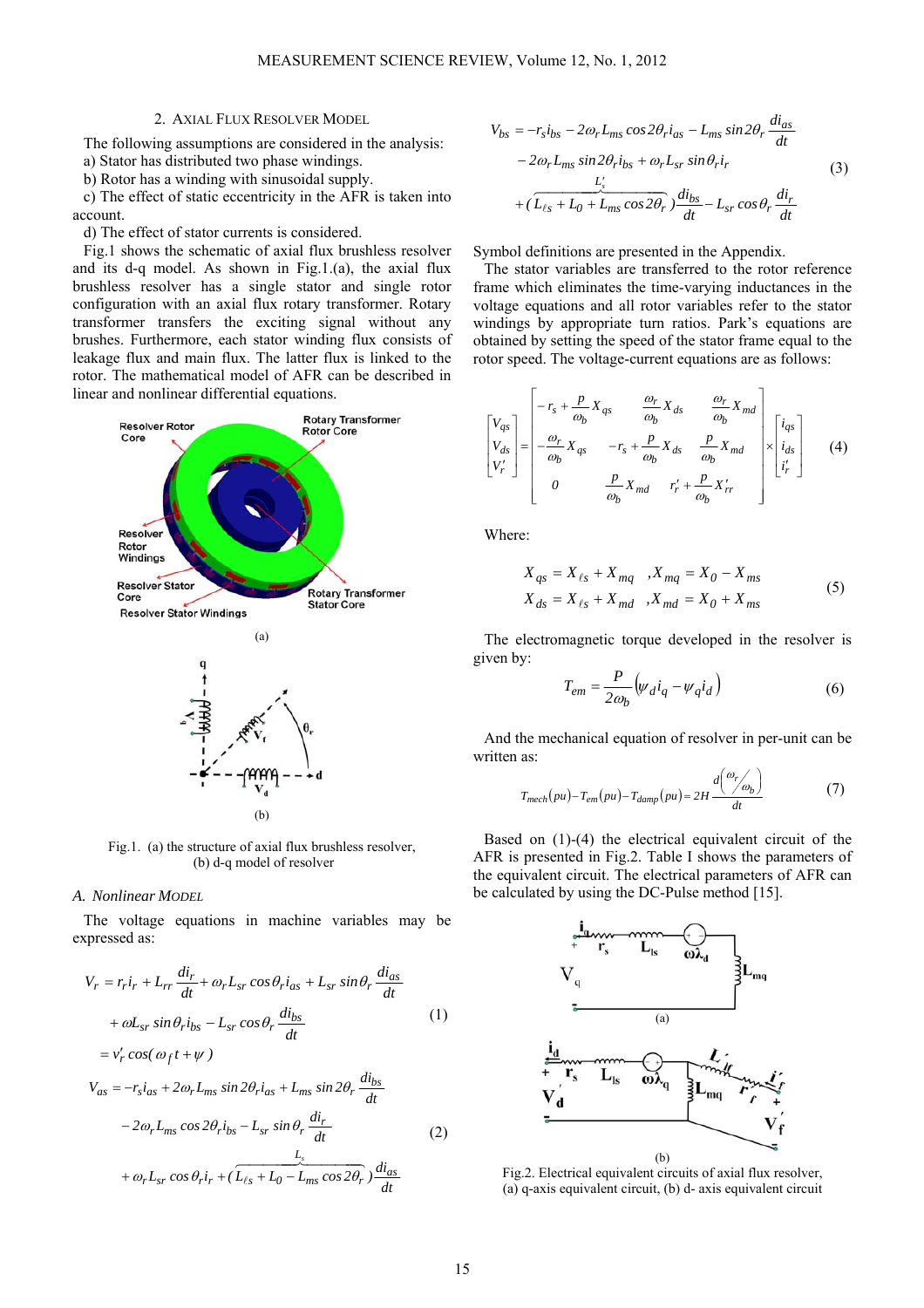| Parameter | Unit | Value                 |
|-----------|------|-----------------------|
|           |      |                       |
|           |      |                       |
| $L_m$     |      | $3.41\times10^{-3}$   |
|           |      | $0.11 \times 10^{-3}$ |
| $-$ ls    |      | $0.11 \times 10^{-3}$ |
|           |      | $9.13 \times 10^{-4}$ |

Table 1. The Equivalent Circuit Parameters of Tested Axial Flux Resolver

## *B. LINEAR MODEL*

The methods of linearization are divided into two categories: 1) analytic perturbing methods and 2) software based methods. In the former, the nonlinear differential equations are perturbed around the operating point and in the latter, some functions of SIMULIK/MATLAB software are employed [16]. In the software based method, the simulation block diagram of AFR is plotted in Simulink. Then, the "LINMOD" function of Matlab is used to obtain the system's linear models of ordinary differential equations (Odes). Finally "TRIM" function is employed to find steady state parameters for the Simulink system.

Both linearization methods were used. Comparison between their results indicated that both of them had an acceptable accuracy. Finally, the method of linearization used in this research leads to the following linear timeinvariant system of equations:

$$
X = AX + BU
$$
  
 
$$
Y = C X + DU
$$
 (8)

Equation (8) can be rewritten as below (using small perturbation around the operating point):

$$
\Delta X = A \Delta X + B \Delta U
$$
  
\n
$$
\Delta Y = C \Delta X + D \Delta U
$$
\n(9)

Where:

$$
\Delta X = [ \Delta \psi_{qs}, \Delta \psi_{ds}, \Delta \psi'_r, \frac{\Delta \omega_r}{\omega_b}, \Delta \theta_r ]^t
$$
  
\n
$$
\Delta U = [ \Delta V_{qs}, \Delta V_{ds}, \Delta T_{mech} ]^t
$$
\n
$$
\Delta Y = [ \Delta \theta_r ]^t
$$
\n(10)

The numerical coefficients of (8) can be calculated by using average DC pulse response of stator current [17]. By assuming  $L_d = L_q$ , the Eigenvalues of symmetrical resolver are:

$$
|\lambda I - A| = 0 \Rightarrow \begin{cases} \lambda_I = -234.16\\ \lambda_{2,3} = -16.07 \pm 9.11i\\ \lambda_{4,5} = \pm 0.58i \end{cases}
$$
(11)

To investigate the performance of AFR with static eccentricity, in the above procedures  $L_d$  is assumed to be unequal with  $L_q$  ( $L_d \neq L_q$ ). Then, the Eigenvalues of AFR considering 10% eccentricity (about 0.100 mm) can be calculated as:

$$
|\lambda I - A'| = 0 \Rightarrow \begin{cases} \lambda_I = -59.1\\ \lambda_{2,3} = -128.6 \pm 21.4i\\ \lambda_{4,5} = \pm 25.2 \end{cases}
$$
(12)

### 3. RESULTS AND DISCUSSION

Fig.3 shows the manufactured resolver and its experimental test setup. The experimental resolver was an axial flux resolver with the specifications presented in Table II.









Fig.3. (a) Axial Flux Resolver (AFR), (b) Experimental measurement setup without AFR, (c) Experimental measurement setup with eccentric AFR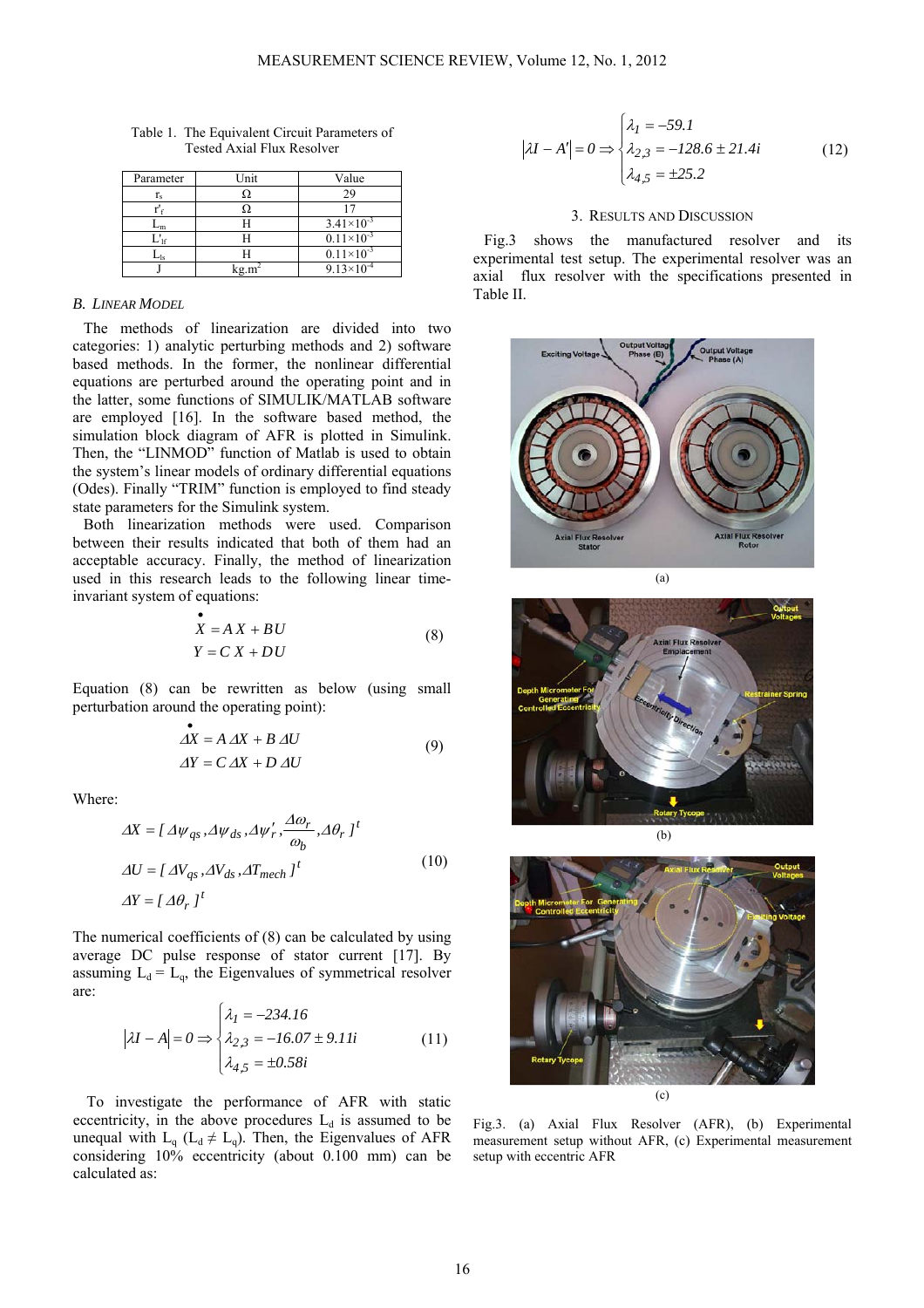|  |  | Table 2. The Specifications of Tested Axial Flux Resolver |  |  |  |  |
|--|--|-----------------------------------------------------------|--|--|--|--|
|--|--|-----------------------------------------------------------|--|--|--|--|

| Parameter                     | Unit | Value    |
|-------------------------------|------|----------|
| Frequency                     | Hz   | 4000     |
| Peak to Peak input voltage    |      | 10       |
| Maximum position error        | mın  | 10       |
| Pole number                   |      | 2        |
| Maximum speed                 | rpm  | 8000     |
| Air gap length                | mm   |          |
| Core outer /inner diameters   | mm   | 72/52    |
| Core length, stator/rotor     | mm   | 10/10    |
| Duty cycle                    |      | S.       |
| Number of turns, Stator/Rotor |      | 1200/600 |

It is to be noted that simulation and measured results can be compared in two categories:

(a) Loading test of AFR, because it is similar to a synchronous generator with sinusoidal excitation.

(b) Comparison of position data, since the resolver is a position sensor.

Both of them can be done for symmetrical and eccentric AFR in the same air gap length.

# *A. AFR as a Synchronous Generator*

Fig.4 shows the practical and computed d-q voltages of resolver with the excitation of about 4000 (Hz). As shown, the amplitude of experimental voltages is larger than of the simulation ones. This can be attributed to the capacitor effect of the stator windings neglected in simulation or the errors in parameter identification. To know the exact reason,



Fig.4. Output voltage of asymmetrical resolver versus time with 4000 Hz excitation (a) simulated q-axis voltage (b) simulated daxis voltage and (c) measured q-d axis voltage

the simulation was repeated with 400 Hz excitation frequency and its results are presented in Fig.5. Good agreement between these results with the experimental ones confirms that the difference between Figs.4-a,b and 4-c is related to the capacitor effects of the stator windings. Table III and Fig.6 show the summary of simulation and test results. They show good agreement between test and simulation results and validate the resolver model presented in this paper.



Fig.5. Output voltage of asymmetrical resolver versus time with 400 Hz excitation (a) simulated q-axis voltage (b) simulated d-axis voltage and (c) measured q-d axis voltage

Table 3. Comparison of Calculated and Measured Results

| Output current Frequency<br>$(\mu A)$ | (Hz) | Output voltage<br>(simulated) | Output voltage<br>(measured) | Error<br>(%) |
|---------------------------------------|------|-------------------------------|------------------------------|--------------|
| 60                                    | 4000 | 5.06                          | 5.21                         | 2.88         |
| 60                                    | 400  | 4.95                          | 4.89                         | $-1.23$      |



Fig.6. Comparisons of calculated and measured results of resolver as electrical machinery (a) output voltage in volt, (b) relative error in per unit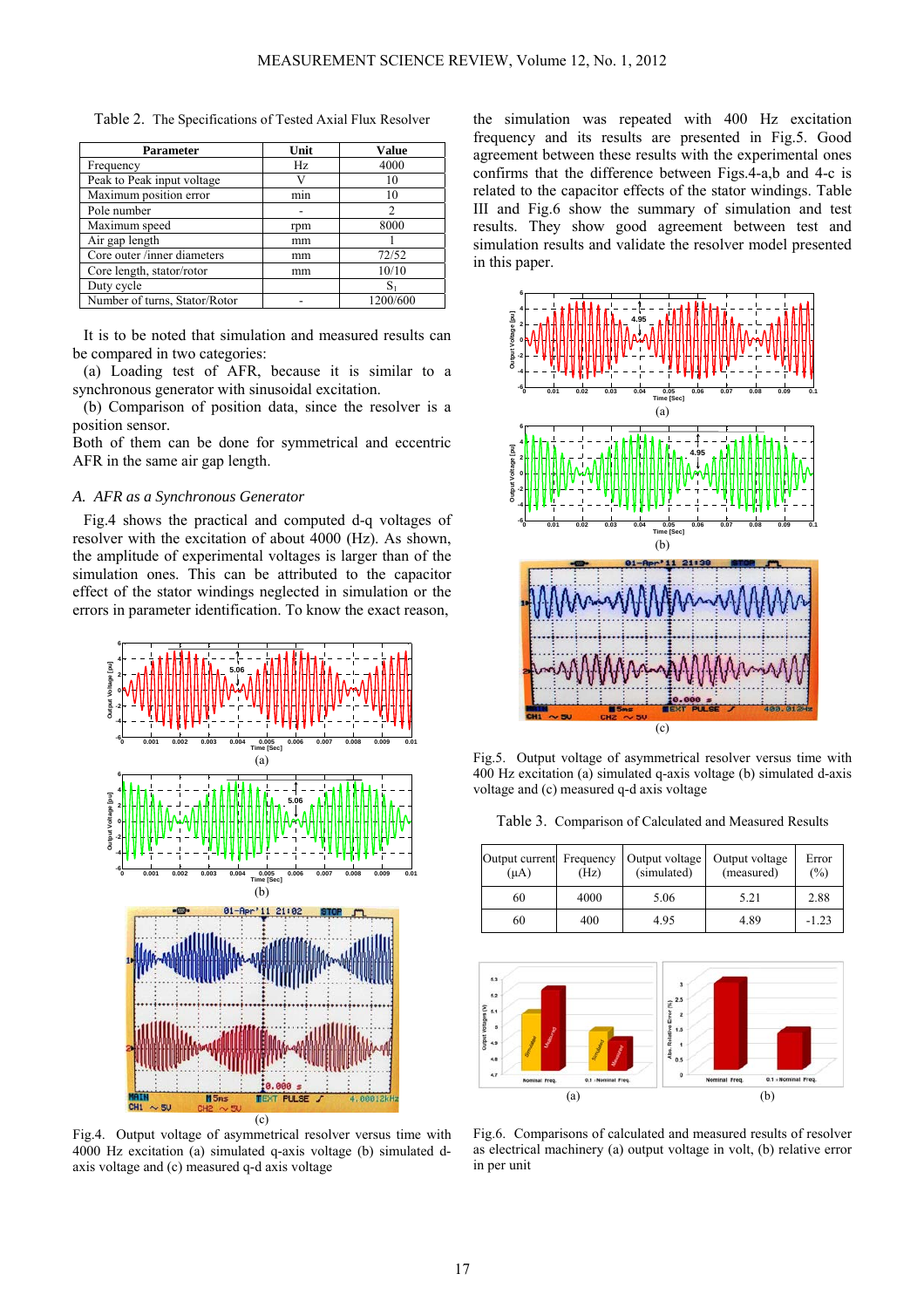#### *B. AFR as a Position Sensor*

The main task of axial flux resolver is position sensing. Thus, the accuracy of detected position must be evaluated. To this end, a high precision position sensor (rotary tycope) which is connected to VF5-HP25 CNC (Computer Numeric Control) machine was employed as the reference of position. Furthermore, resolver detected position is calculated considering arctangent of output voltage ratio.

Fig.7 shows the comparison of simulated d-q model position error with that of manufactured AFR. This figure confirms that the maximum position error difference between measured and simulated results is 6 Arcmin at 245 degrees. However, the maximum position error of simulated and fabricated AFR versus real position is about 9 and 5 Arcmin (at 300<sup>*'*</sup> and 325<sup>*'*</sup>), respectively.



Fig.7. Comparison of calculated angular position with resolver output and high precision position sensor output

## *C. AFR with Eccentricity*

# *C.1. Effect of Eccentricity*

Fig.8 shows the output voltages of eccentric axial flux resolver. For accurate comparison the output position signals of symmetrical and eccentric resolver are shown in Fig.9. In this figure the AFR detected position is calculated considering arctangent of output voltage ratio.

Fig.9 shows that the rotor eccentricity of 0.100 mm (10% gap eccentricities) causes the error 7.8 Arcdeg in the detected angular position.



Fig.8. Output voltages of eccentric resolver versus time with 4000 Hz excitation

As shown in Fig.10, the position error decreases from 7.8 to 1.7 Arcdeg. When the eccentricity increases from 10 to 70 μm with a 1 mm air gap length, it is almost fixed while the eccentricity is more than 70 μm.

Also, the effect of air gap length, pole number and excitation voltage harmonics on position error was investigated.

Fig.11 shows the dependence of position error of AFR on the real position at 10 μm gap eccentricity and different air

gap length. The position error decreases when the air gap length increases from 0.4 mm to 2 mm. Then, the effect of pole number on the position error was studied. The variation of the position error with the pole number at 1 mm air gap length and 10% rotor eccentricity is shown in Fig.12. As shown, the position decreases with an increasing pole number. The position error reduction can be attributed to the decrease in overhang leakage flux of stator winding due to the reduction of overhang length caused by the increase in pole number.



Fig.9. Comparison of angular position in eccentric and symmetrical resolver



Fig.10. Position error of AFR versus real position with 1 mm air gap length and different gap eccentricity values

Finally, the effect of excitation voltage harmonics on the position error of AFR with 10 μm gap eccentricity and 1 mm air gap length is perused in Fig.13. In all of the preceding analyses it was assumed that the resolver excitation signal was an ideal cosinusoid and contained no additional harmonics. In general, the excitation signal contains harmonics and thus the AFR output signals in the ideal case are simplified as:

$$
\begin{cases}\nV_s = \sin\theta \sum_{n=1}^{\infty} V_{sn} \cos(n\omega t) \\
V_c = \cos\theta \sum_{n=1}^{\infty} V_{cn} \cos(n\omega t) \\
&\sum_{n=1}^{\infty} V_{sn} \cos(n\omega t) \\
&\sum_{n=1}^{\infty} V_{sn} \cos(n\omega t) \\
&\sum_{n=1}^{\infty} V_{cn} \cos(n\omega t)\n\end{cases}
$$
\n(13)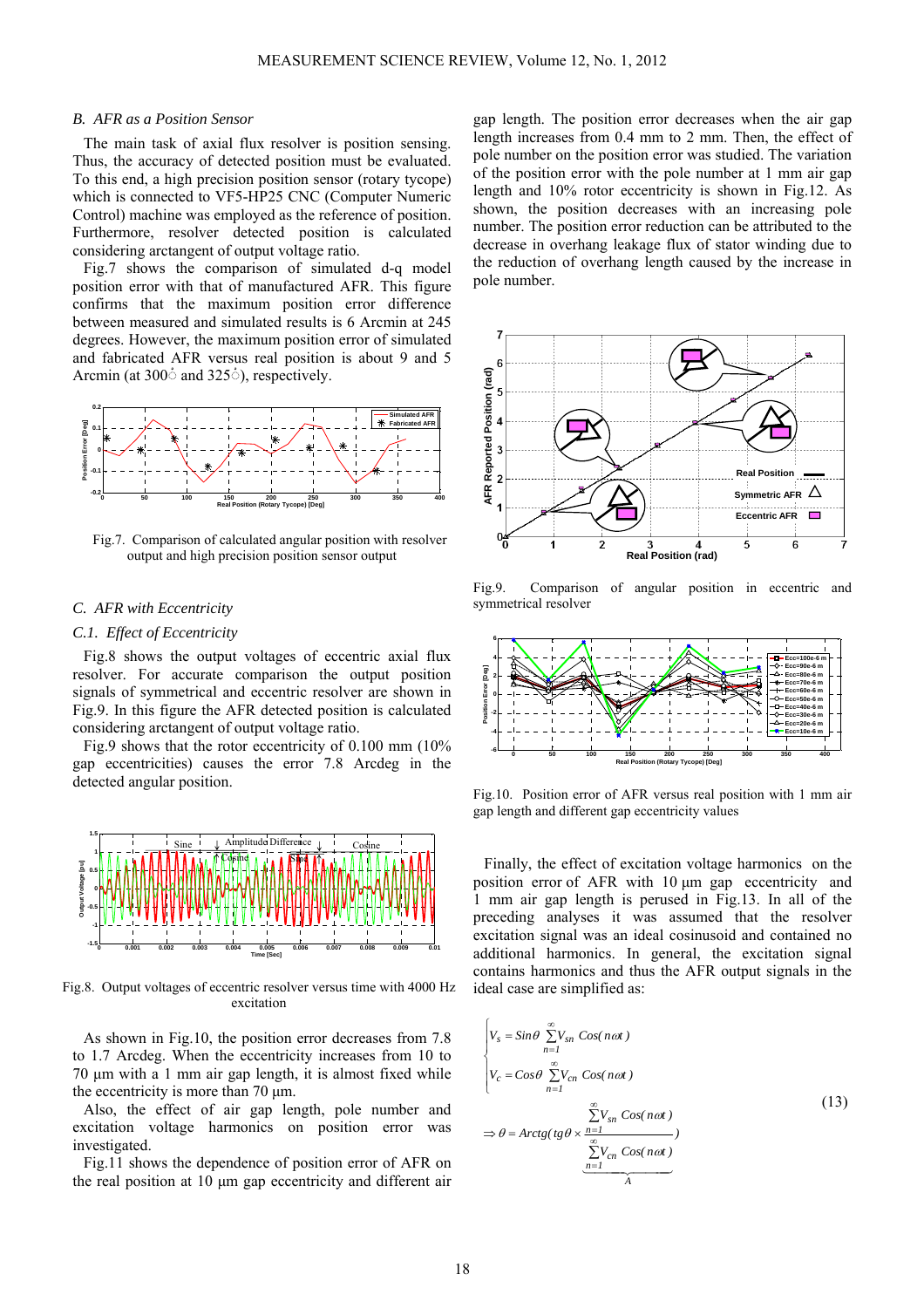As presented in (12) and Fig.13, AFR position error increases when its excitation current harmonic contents (part A in (12)) increase. For example, when excitation current harmonic contents increase up to 50%, AFR position error increases even up to 15.4 Arcdeg.



Fig.11. Position error of AFR versus real position in 10 μm gap eccentricity and different air gap length



Fig.12. Position error of AFR versus real position in 10 μm gap eccentricity and different pole numbers



Fig.13. The effect of excitation voltage harmonics on the position error of AFR with 10 μm gap eccentricity

#### *C.2. Proposed Compensation Method*

For error elimination, state feedback algorithm is proposed. The controllability and observability of the system were tested in advance and then, the Eigenvalues of eccentric resolver were shifted toward those of the symmetrical one. These symmetrical Eigenvalues are presented in (11) and (12).

The required feedback matrix can be calculated as:

$$
\begin{cases}\n\bullet & \text{if } x(t) = AX(t) + Bu(t) \Rightarrow X = [A - BK JX(t) + Bu'(t) \\
u(t) = -KX(t) + u'(t)\n\end{cases} (14)
$$

Where K is feedback matrix:

$$
K = [141.4359 - 0.5116 - 140.1584 \quad 2.7255 \quad 1.519
$$
  
126.3245 \quad 0.0078 \quad -0.0113 \quad 1.441 \quad 113.719 (15)  
1.4331 \quad 0.0001 \quad -0.0153 \quad 0.0010 \quad -0.1413]

Fig.14 shows the compensated angular position of eccentric AFR using state feedback with that of symmetrical AFR. It is clear that the proposed method has a significant effect on the sensor output, and the position error is restricted to  $\pm 6$  Arcmin.

The other preference of the proposed algorithm is its ability to diagnose eccentricity. In other words, the components of feedback matrix can be used for detection of eccentricity in the AFR or in others.



Fig.14. Comparison of symmetrical and 10% eccentric AFR output using state feedback

# 4. CONCLUSIONS

Although the main advantage of the axial flux resolver (AFR) over a conventional one is its robustness against static eccentricity (SE), the effect of eccentricity on the accuracy of output signals is also very important. So, in this paper a new dynamic analysis of AFR considering the effect of static eccentricity (In studied d-q model  $L_d$  and  $L_q$  are assumed differently) has been presented. Then, the AFR equivalent circuit was presented and its parameters were obtained by using average DC pulse response of its stator current. AFR was simulated with these identified parameters and its simulated dynamic responses were compared with practical results and a good agreement was achieved. Moreover, the Eigenvalues of symmetrical and eccentric AFR were obtained, practically. By using these Eigenvalues a novel method for detection of eccentricity and reduction of its effect based on the state feedback theory has been proposed. Comparing the output of symmetrical AFR with that of compensated eccentric resolver regards the success of the proposed method. Finally, the effect of different SE levels, air gap length, pole number and excitation voltage harmonics on position error of an experimental AFR is investigated, practically. This study showed that the AFR position error is strongly distorted with SE less than 70 μm. But, it decreases with increase of air gap length and pole number.